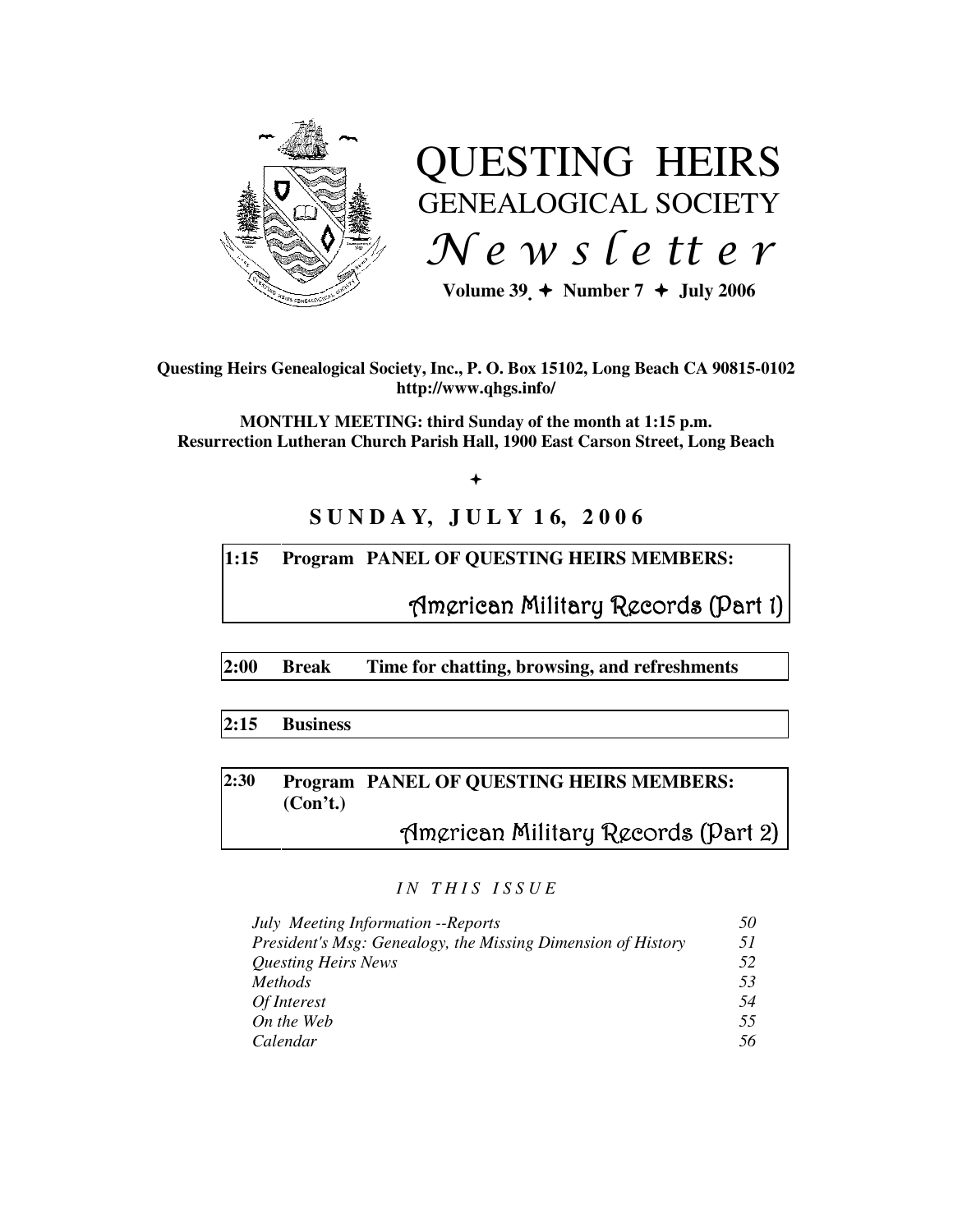#### **J U L Y M E E T I N G**

#### **PANEL OF Q. H. MEMBERS: "American Military Records: What They Contain and Where to Find Them"**

From the Revolution to today's news, American men and women have served in the military. Have you found all the records for your family's military service? Probably not! With the Fourth of July celebrations fresh in your mind, join us to review the records generated by our many wars: the Revolution, the War of 1812, the Mexican War, the Civil War, the Spanish-American War, World Wars I and II, Korea, Vietnam, and several more. Our panel of Questing Heirs volunteers will discuss the records created in each war. (We already have more material than we can use for the Revolution and the Civil War. If you have military or pension records for one of the lesserknown wars, and wish to be a presenter, please contact John McCoy (562-437-4337 or RealMac @aol.com).

#### **F I N A N C I A L R E P O R T David WERTS (562) 431-7790**

| May Income<br>May Expenses<br><b>Operations Balance</b> | \$<br>\$<br>\$ | 724.80<br>1,304.71<br>8,913.61 |
|---------------------------------------------------------|----------------|--------------------------------|
| Seminar Income:                                         |                |                                |
| Refreshments                                            |                | $\mathbf{s}$<br>18.00          |
| Donations                                               |                | 96.00                          |
| New Members                                             |                | 110.00                         |
| Total                                                   |                | \$224.00                       |
| Seminar Expenses:                                       |                |                                |
| Speaker                                                 |                | \$873.60                       |
| <b>Church Rent</b>                                      |                | 200.00                         |
| <b>Flyers</b>                                           |                | 7.14                           |
| <b>Brochures</b>                                        |                | 167.23                         |
| Mailings                                                |                | 36.66                          |
| <b>Beverages</b>                                        |                | 64.78                          |
| Total                                                   |                | \$1,349.41                     |

#### **REFRESHMENTS Georgie (Peterson) LYONS (562) 432.4908**

Thanks to our June hosts: Linda ARTUSO Charlotte LLEWELLYN Georgia LYONS Cheryl TARDIF

Our July hosts will be: Tricia BURES Sandra HOLLANDSWORTH Jeri EVERETT Lizzie WISHNANT

#### **MEMBERSHIP REPORT Jeanette (Marcus) JONES (562) 421-5610**

JUNE MEETING ATTENDANCE Members: 33 Guests: 2

#### NEW MEMBERS - NONE

#### RENEWALS

| <b>Hazel S. CLOVER</b> | Sustaining       | 9/07 |
|------------------------|------------------|------|
| Louis L. CLOVER        | Sustaining       | 9/07 |
| Sandra L. LAWRENCE     | Newsletter 12/06 |      |
| Mary Ellen SMITH       | Individual       | 9/06 |

*Copyright* © *2006, Questing Heirs Genealogical Society, Inc.* 

*Permission to reprint original items from this publication is granted, provided that the reprint is used for non-commercial, educational purposes, and that the following notice appears at the end of the article: Previously published in Questing Heirs Genealogical Society Newsletter, Vol. 39, No 7 (July 2006).* 

*This newsletter is published monthly as a benefit for members of Questing Heirs; it is not meant to be sold. Those who are unable to attend our meetings but wish to subscribe to the newsletter may purchase a newsletter-only membership for \$12.00 a year. To join, please contact us using the address on the front page.*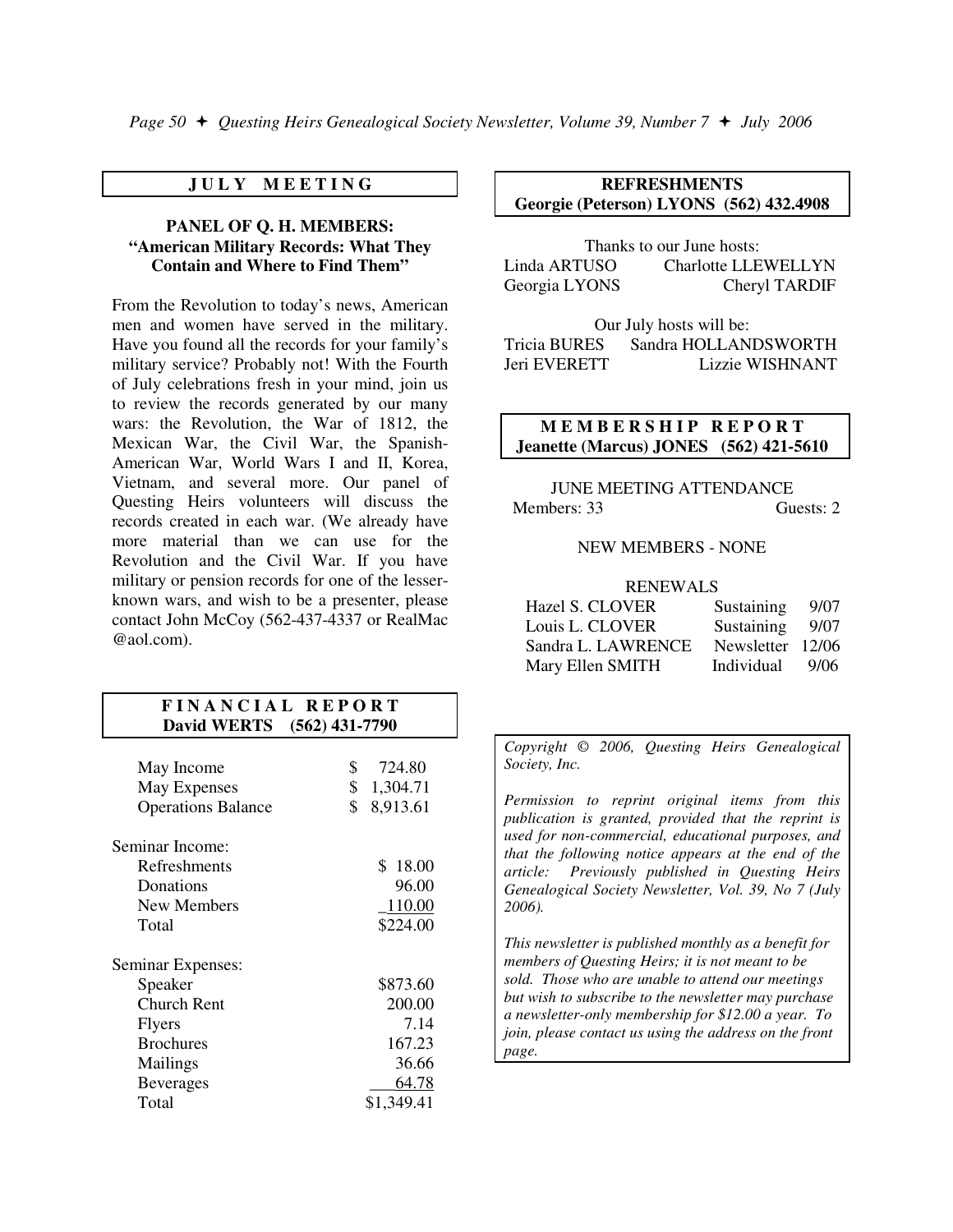# **P R E S I D E N T' S M E S S A G E**

# Genealogy, the Missing Dimension of History

Historiography is the study of how history is written. It is not a word you probably encounter in everyday life! But if you compare histories of the same period, such as the Renaissance, written at different dates, you might begin to understand that there are different ways to approach history. Genealogists have something to say about historiography.

The goal of history, as we understand it today, is to describe and explain how change happens. Most historians tell us about the roles of great men and especially of great generals. When the great leaders are of royal blood, the book will often contain family trees showing how the royal families are connected. In modern times, it became popular to present history in a more "scientific" format, with graphs illustrating the price of grain over time, demographic data, the number of immigrants crossing the Atlantic each year, and so forth. Histories in this style sometimes fail to name individuals at all, but they tell us about social and economic conditions that influenced the course of civilization. Often, history is written as if it had a plot, leading from barbarism to an inevitable flowering of liberty and justice, or perhaps just leading in a circle, back to barbarism again.

But what if historians were also genealogists? I have a case study before me now. My Gachet family flourished in the city of Payerne, Switzerland, in the  $16<sup>th</sup>$  Century. They have been extinct for nearly two centuries. Recently, I enlisted a researcher in Bern to look for more information on this family. In spite of the fact that the early  $16<sup>th</sup>$  Century, including the Renaissance and the Protestant Reformation, has already been the subject of countless histories, we are developing a new view of what happened. Among the families of the 13 known brides of the seven Gachet brothers, and the godparents and spouses of the next generation, we have identified most of the key players in the adoption of the Protestant reforms in Bern. Where family members held official positions, we see that the previous officeholder was usually the father-in-law.

We also found that collections of genealogical notes in the city library of Bern are full of errors. In almost every case, the parentage and birthdates of the wives has turned out to be wrong! This is hard to understand, since one of the Gachet sons left a book of notes about his life and his family.

Genealogy is history, too. The characters of great men and women are formed in families, and their closest associates generally come from their own families. History cannot be understood without reference to the role of the family. Historians need to be genealogists, just as genealogists need to be historians.

by John McCoy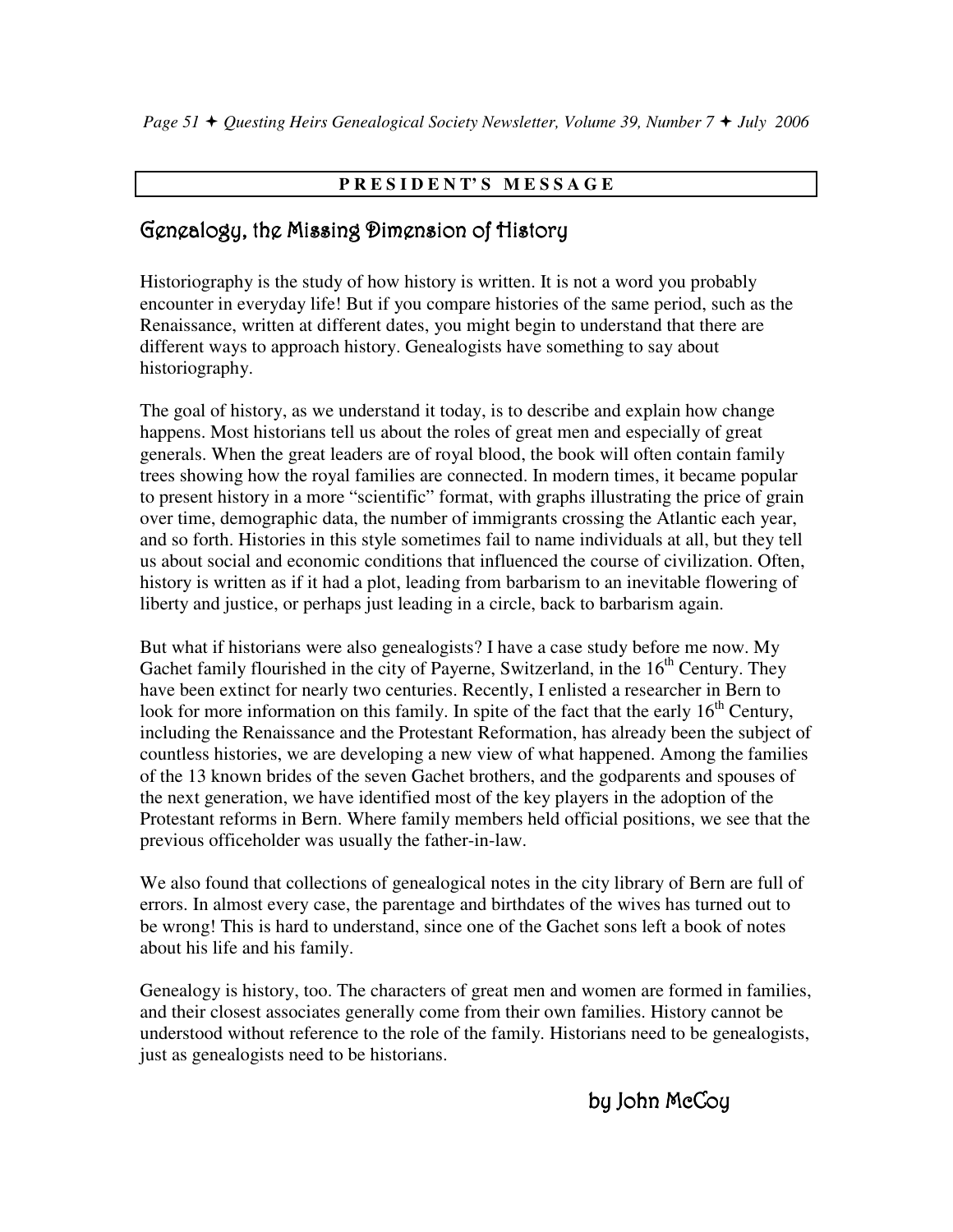### **Q U E S T I N G H E I R S N E W S**

# QUESTING HEIRS IS 37 THIS JULY!

#### **WEBMASTER'S REPORT**

If you haven't visited the Questing Heirs web page lately, please take a look at it. You can find it at http://www.qhgs.info. I recently finished a major update of the page, hoping to make it clearer, more readable, and easier to navigate. Links on the left of the page will take you to the different sections of the site, while the links on the right help you navigate within a section.

Feedback and suggestions for further improvement of the site are welcome. I will be happy to include any photographs of recent Questing Heirs events you'd like to share, links to your own genealogy pages, or other links that you find essential to your research. Please contact Mike Powers by phone at (562)621-6631 or by e-mail at lunalake@pobox.com.

### ∖೭

#### **MANY THANKS**

A special thank you to long-time member Helen L. Goring. Although now inactive, Helen joined Questing Heirs in 1982 and has made a very generous donation to our Society. She placed no restriction on this gift, and we will certainly put it to good use. Since Helen is a former librarian, we may use part of her donation to buy reference books for the Genealogy Section of the Long Beach Public Library.

Also, we want to thank Marie Wilkinson Johnson who made a donation in memory of her mother, Mary F. Wilkinson. You will remember that Mrs. Wilkinson, a long-time member of our Society, passed away on February 24 this year. (See her obituary in the April issue of our Newsletter.)

#### **ROBERT JOHNSON 1923 – 2006**

Questing Heirs members offer their sincere condolences to Hazele Johnson on the death of her husband, whose obituary follows.

Robert H. Johnson, a resident of Seal Beach, passed away June 3, 2006 in Los Alamitos Medical Center from complications of pneumonia. He was born October 28, 1923 in Davis City, Iowa. Bob served honorably in the Navy in both WWII and the Korean conflict and attended the University of Oklahoma. He retired from Ford Motor Co. as an Industrial Engineer in 1979 after 32 years to enjoy his favorite hobby, playing golf. He was an avid golfer taking up the sport when he was 13 years old. Bob is survived by his wife, Hazele of nearly 60 years; son. Robert B. and daughter-in-law, Anne; 2 grandchildren, Steven and Valerie; niece, Kris Ritmire and nephew, Steve Johnson. Service will be held Friday, June 9 at 11:00 am in Green Hills Chapel; Burial in Green Hills Memorial Park, Rancho Palos Verdes. In lieu of flowers, make a donation in his memory to your choice charity.

#### **MY ROOTS T-SHIRTS**

Just a reminder that Cynthia Day-Elliott still has extra rhinestones that she brings to meetings. If you bought a T-shirt and have discovered ancestors in new states, she'll be glad to add more rhinestones to your shirt for you.

> AUTOGRAPH CORNER Remember A, remember B, but most of all remember me.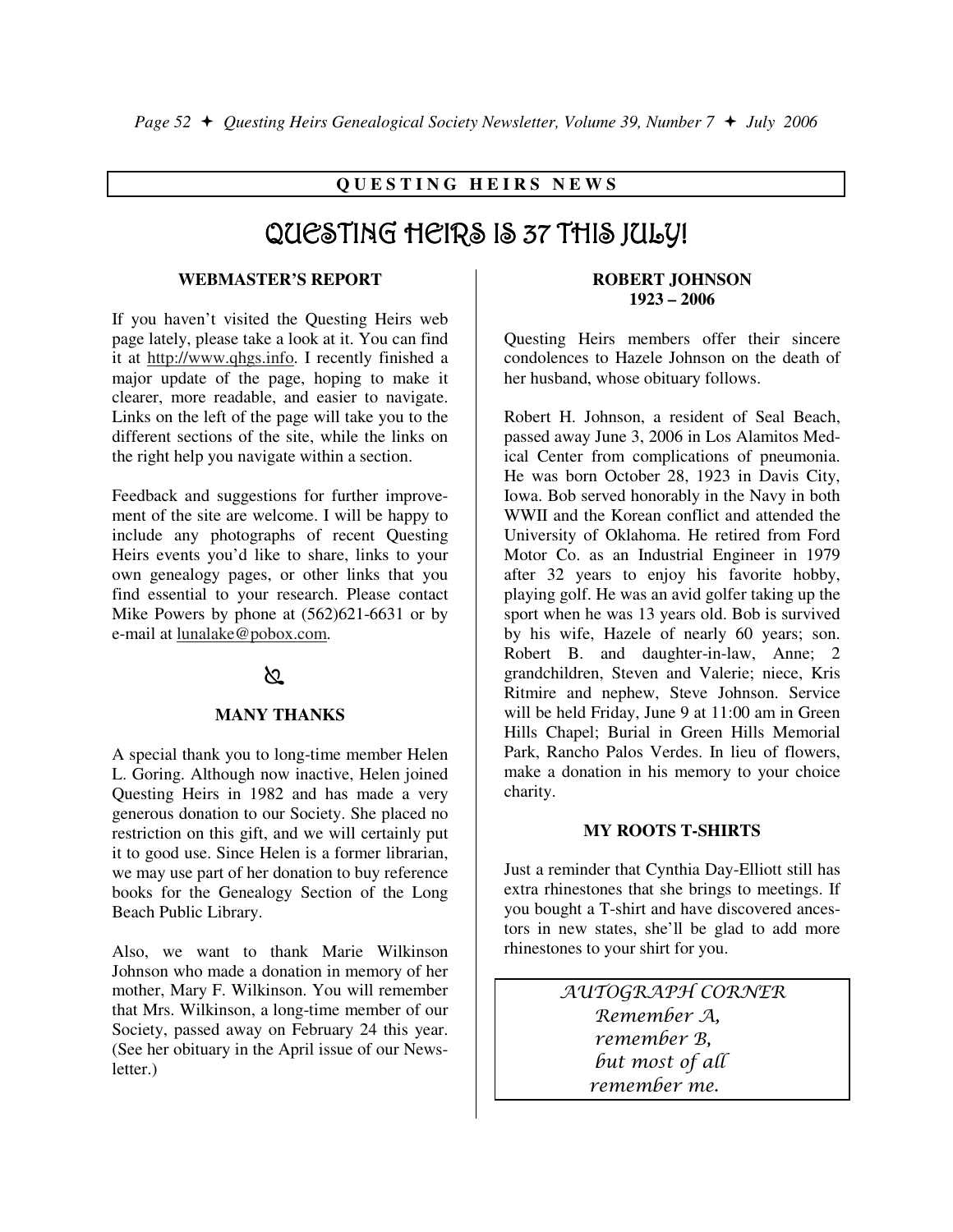#### **M E T H O D S**

#### **CHECK LARFHC SITE**

Member, Marie Hegwer, suggests that with the increased cost of renting microfilms from the Family History Library in Salt Lake City it is a good idea to check first to see whether the Los Angeles Regional Family History Center may already have the film you want.

It is easy to do from your home computer or from a computer at your local FHC.

1. Determine the **number** of the film/fiche you want from the Family History Library Catalog.

- 2. Go to the LARFHC **website**: http://www.larfhc.org
- 3. Scroll down the page to the link for: **"Film and Fiche Holdings Search"**
- 4. Clicking on that link takes you to a page titled **"Microfilm and Microfiche Search"**

5. Scroll down to the **input box**, and type in the number of the film/fiche you want.

6. Click on **Submit Query** (or hit Enter on your keyboard).

You will then see a page that states the film you requested either is **Found** or **NOT Found** at the LARFHC. In either case, the numbers of films before and after that of the number you were looking for will be listed. This feature is particularly helpful when you're interested in a series of films.

#### **SAME NAME SIBLINGS**

…within certain naming traditions the strong desire to pass down a name often resulted in reusing a given name for a newborn baby if a previous child with that name had died. They just kept trying until finally a child with that given name would survive.

I would like to warn though of an often dangerous assumption. If you find two (or more) children with the same given name in one family, that does not automatically mean that the oldest child passed away before the second child was born. In some regions in the Netherlands the traditions of naming children after relatives (first of all their grandparents) were followed very strictly, especially in the seventeenth and eighteenth centuries. If for example both grandfathers were named Cornelis, this could indeed result in two brothers by that name, both of whom may have reached adulthood and lived happily after all. In the records, you will sometimes—but not always—find additions like "de jonge" (the younger one) and "de oude" (the older one) behind their family names to distinguish the two brothers. Without these additions, only the context of the records may reveal who is who. So if you find several siblings with the same name, do not instantly assume that only the youngest child may have survived. If you cannot find death records, make sure you at least know the local traditions.

An extra warning: references like "de jonge" and "de oude" were sometimes also used for other situations (e.g. father and son, two cousins) where people had the same name and lived in the same community.

*Ancestry Quick Tip from Marcel Verolme of Zoetermeer, The Netherlands, 16 Feb 2006. Copyright 1998-2006. MyFamily.com, Inc. and its subsidiaries. <http://www.ancestry.com/dailynews>* 

In all of us there is a hunger, marrow deep, to know our heritage—to know who we are and where we came from. Without this enriching knowledge, there is a hollow yearning. No matter what our attainments in life, there is still a vacuum, an emptiness, and the most disquieting loneliness.

Alex Haley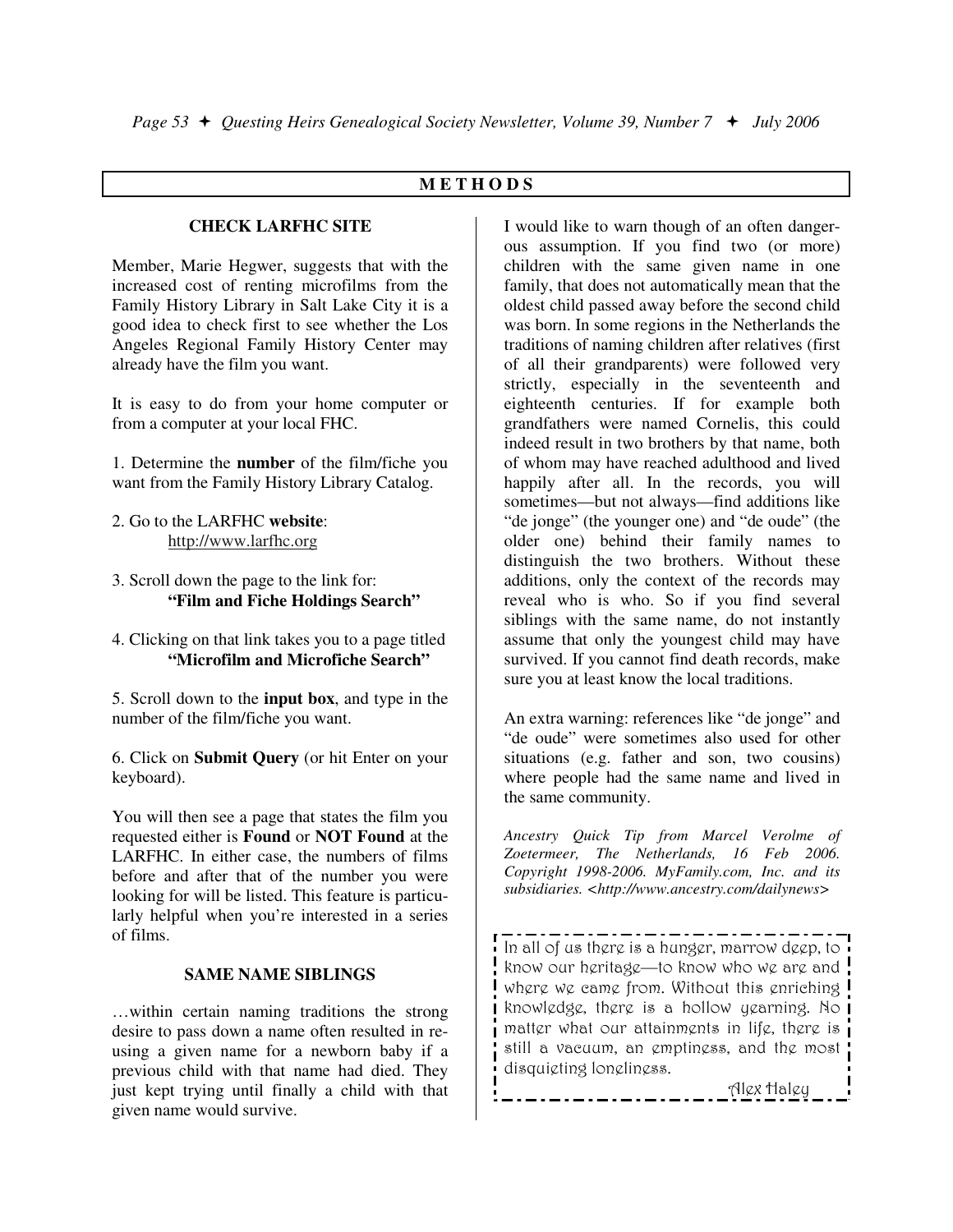#### **O F I N T E R E S T**

#### **FAMILY SEARCH INDEXING**  http://ldsindexing.org

You have heard about the LDS Church's effort to digitize the holdings of its vast genealogical collection. While this project is progressing faster than originally anticipated, the records will not be very useful until they are indexed.

You can help with the indexing! If you go to the website above, you can learn more about the project and see what computer requirements are recommended. You must fill out a registration form. In order to do the indexing you will download the FamilySearch Indexing program, use a username and password, and accept the User Agreement. You can choose which of the current projects you want to work on and download a small batch of images, which can usually be indexed in 30-60 minutes.

#### **PROQUEST ACCESS**

ProQuest is the company that provides Heritage Quest Online, a collection of online databases that contain images of original U.S. census records, Revolutionary War pension applications, more than 20,000 local and family history books, Freedman's Bank records, and more.

There are essentially three ways to access the data at HeritageQuest Online:

- 1. By using a computer at a local public library that subscribes to the service,
- 2. On your home computer if you have a library card with a subscribing library that offers remote access, or
- 3. On your home computer if you belong to a genealogy society, historical society, or private genealogy library that subscribes and offers remote access.

Today [June 6], ProQuest announced that the company is dropping option #3 above. The company will no longer offer remote, in-home access to the members of genealogical or historical societies.

Each society has a contract with Pro-Quest for these services. The termination date of the remote access service will be on whatever date that contract expires.

*Extract from Eastman's Online Genealogy Newsletter, 6 June 2006, at http://www.eogn.com. (Copyright 2006 by Richard W. Eastman.)* 

#### **POPULAR NAMES**

http://www.census.gov/genealogy/names/

According to the U. S. Census Bureau, the ten most common surnames in the United States in 1990 were:

| 1. Smith    | 2. Johnson |
|-------------|------------|
| 3. Williams | 4. Jones   |
| 5. Brown    | 6. Davis   |
| 7. Miller   | 8. Wilson  |
| 9. Moore    | 10. Taylor |

The most common female given names were:

| 1. Mary      | 2. Patricia |
|--------------|-------------|
| 3. Linda     | 4. Barbara  |
| 5. Elizabeth | 6. Jennifer |
| 7. Maria     | 8. Susan    |
| 9. Margaret  | 10. Dorothy |

The most common male given names were:

| 1. James   | 2. John    |
|------------|------------|
| 3. Robert  | 4. Michael |
| 5. William | 6. David   |
| 7. Richard | 8. Charles |
| 9. Joseph  | 10. Thomas |

*Source: U. S. Census Bureau, Population Division, Population Analysis & Evaluation Staff*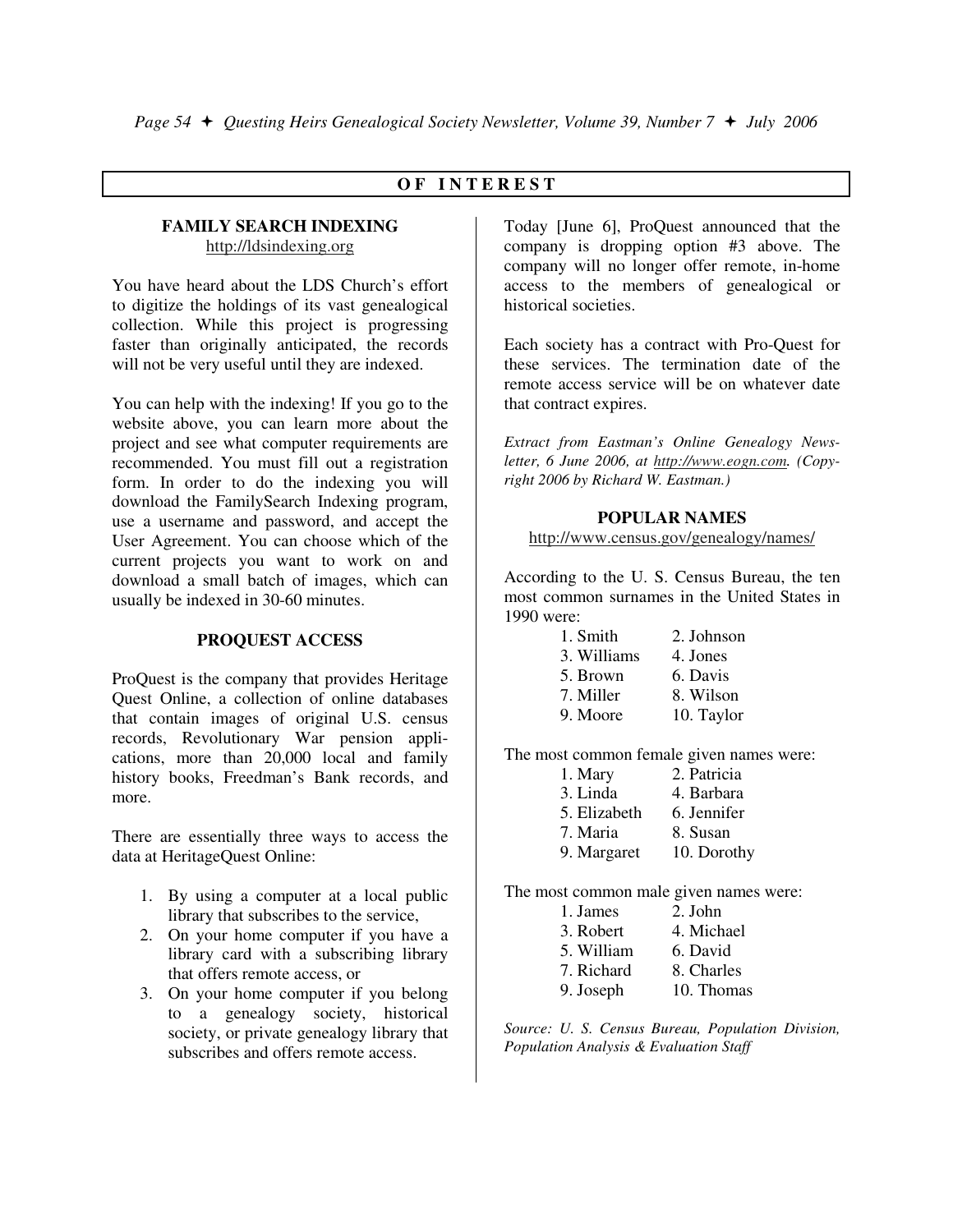#### **O N T H E W E B**

#### **MONTREAL CITY DIRECTORIES**

*Bibliothèque et Archives nationales du Québec* has added a new online collection of interest to anyone researching ancestors in Montreal. The Lovell directories of Montreal and its suburbs (1842-1999) are now available online.

The collection contains images of the original city directories. The web site claims that the online directories are available through the year 1999 although I could only find those through 1992 on the site. That is still much later than any other collection of city directories that I have ever seen. This collection is a great resource for anyone interested in the genealogy, social history, the history of a building or in the urban geography of Montreal.

The web site is in French but the early directories were printed only in English. Later directories contained both English and French pages. All the images are of the original directories. I had no difficulty navigating this site even with my limited knowledge of French.

Montreal City Directories are available to all at no charge at: http://bibnum2.banq.qc.ca/bna/lovell

My thanks to Guy Lamarche for telling me about this great resource.

*Eastman's Online Genealogy Newsletter, 15 May 2006, at http://www.eogn.com. (Copyright 2006 by Richard W. Eastman.)* 

#### **ONTARIO MARRIAGE DATABASE**

Ancestry.com has recently updated a collection of approximately 2.8 million marriages recorded in Ontario, Canada between 1857 and 1922. The indexes contained in

this collection were created by two agencies—Ancestry and the Genealogical Research Library in Brampton, Ontario.

Indexed by Ancestry (includes images):

- Registrations of Marriages, 1869- 1922 (MS 932, Archives of Ontario)
- Division Registrar Vital Statistics Records, 1858-1930 (MS 940, Archives of Ontario) [only a few marriages in this record set]
- Marriage License Books, 1907-1910 (MS 945, Archives of Ontario)
- Delayed Registrations of Marriages, 1892-1916 (MS 948, Arch. of Ont.)

Indexed by Genealogical Research Library (no images available):

- Registrations of Marriages, 1869- 1919 (MS 932, Arch. of Ontario)
- Marriage Registers (microfilm, Family History Library)

Information usually found includes names of each spouse, ages of each spouse, residences of each spouse, birthplaces of each spouse, names of both spouses' parents, marriage date, marriage place (county), and the source of the information.

*Found at http://blogs.ancestry.com/circle, 31 May 2006. (Copyright 1998-2006, MyFamily. com, Inc. and its subsidiaries.)* 

#### **BEGINNERS' LATIN**

#### http://www.nationalarchives.gov/uk/latin/ beginners

John McCoy recommends this site for anyone researching English documents between 1086 and 1733 when Latin was the official language used. No previous knowledge of Latin is required. This tutorial is suitable for everyone who wants to learn. Documents to practice on are provided.